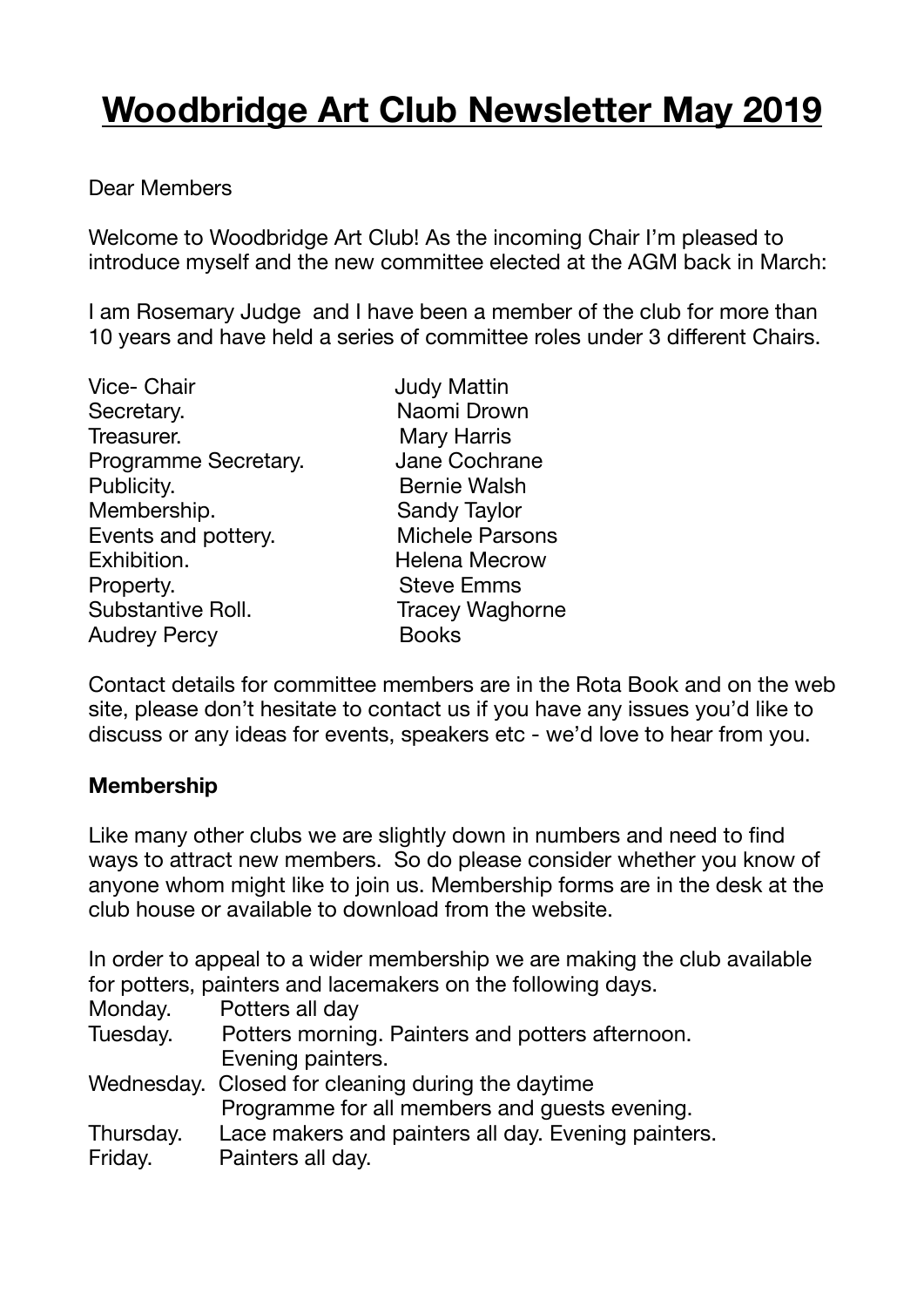**If you are using the club during the day please open it to the public and serve customers**. Our drop in membership means we need to sell more of our works and be more accessible to raise more funds and avoid a future rise in membership fees.

## . **Parking**

Thankfully our Parking problem has been kindly solved by Liz Henderson. We are free to use the car park at the very back on a Wednesday evening and the barrier will be manned by Mick Wells from 7pm to 7.15pm and from 6.45pm to 7pm on workshop evenings.

It is also possible for those people on duty to. You will need to collect the magnetic key to the barrier from a small box in the top left drawer in the desk before using it to open the barrier. **Please make sure this is returned immediately. If it is damaged or lost we will loose the parking**. Any evening painters can use this method too. Leaving the car park is easy as the barrier simply raises as you approach it.

# **Wednesday Evening Programme**

 A pdf copy of the Wednesday evening programme is attached and looks really interesting. It will be copied onto the web site and on boards in the club. Small cards for handbags and pockets are currently being printed. I hope you will all come and support the club. Do please encourage your friends to come along too - there is a small charge of £2 (Life classes are for members only).

## **Website & Social Media**

Jane Cochrane is also busy creating our new web site which will give you all the information you need about the club and the activities - see **[www.woodbridgeartclub.org.uk](http://www.woodbridgeartclub.org.uk)**. Whilst not quite finished it is looking good. Please email photos of your paintings that are in the exhibition as these can be shown on the site.

For all those who use social media - please join our Facebook page - [https://](https://www.facebook.com/woodbridgeartclub) [www.facebook.com/woodbridgeartclub](https://www.facebook.com/woodbridgeartclub) and follow our brand new Instagram site -<https://www.instagram.com/woodbridgeartclub/> We'd love to see pictures of your work on these pages.